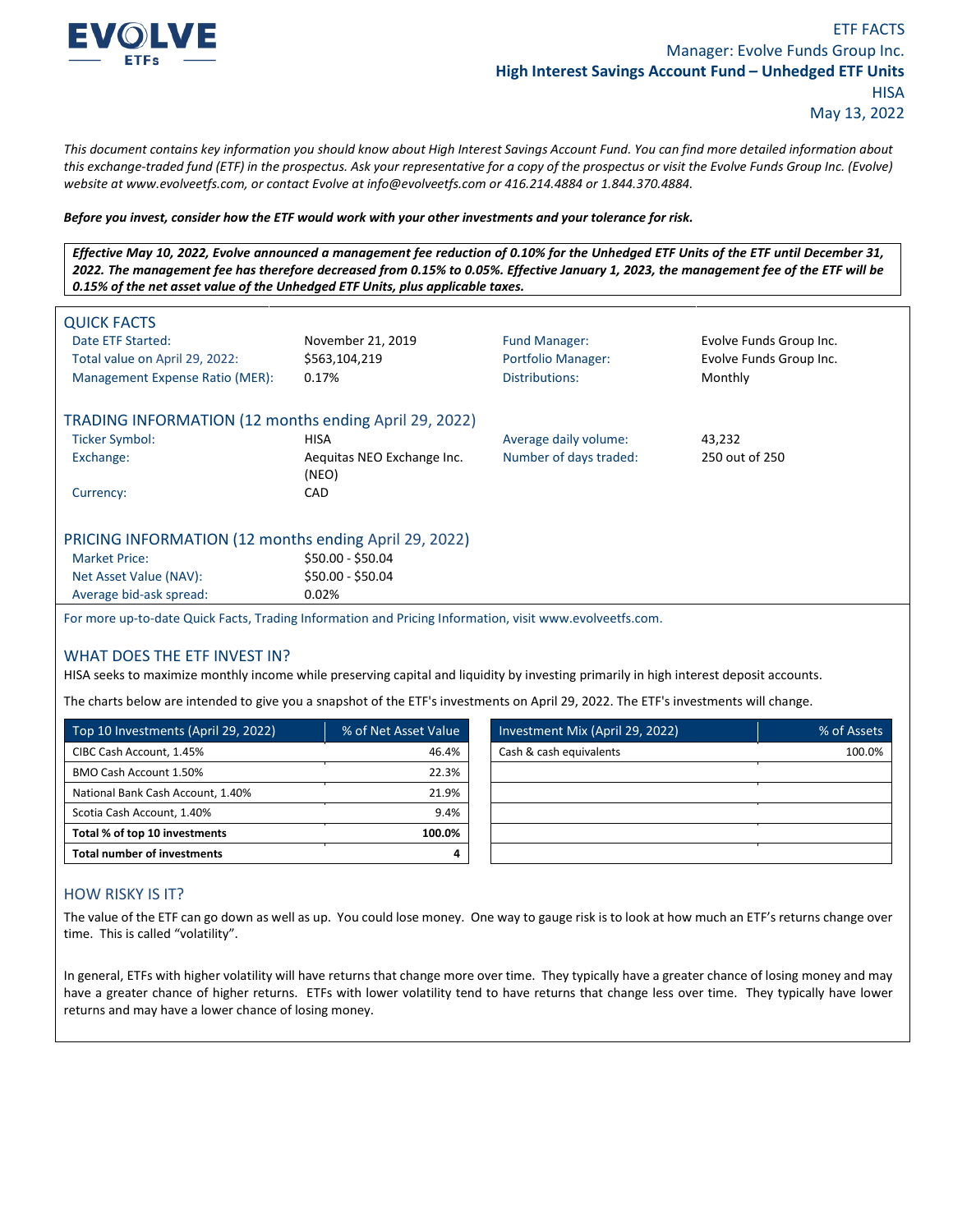

Returns are calculated using the ETF's net asset value (NAV) <sup>1</sup>

### RISK RATING

Evolve has rated the volatility of this ETF as **low**. This rating is based on how much the ETF's returns have changed from year to year. It doesn't tell you how volatile the ETF will be in the future. The rating can change over time. An ETF with a low risk rating can still lose money.

| <b>LOW</b> | Low to Medium | Medium | <b>Medium to High</b> | High |
|------------|---------------|--------|-----------------------|------|
|            |               |        |                       |      |

For more information about the risk rating and specific risks that can affect the ETF's returns, see the "Risk Factors" section of the ETF's prospectus.

### NO GUARANTEES

ETFs do not have any guarantees. You may not get back the amount of money you invest. Although the fund primarily invests in bank deposit accounts, the fund is not covered by the Canada Deposit Insurance Corporation or any other government deposit insurer.

### HOW HAS THE ETF PERFORMED?

This section tells you how Unhedged ETF Units of the ETF have performed over the past 2 years. Returns<sup>1</sup> after expenses have been deducted. These expenses reduce the ETF's returns.

| YEAR-BY-YEAR<br>This chart shows how Unhedged ETF Units of<br>1.00%<br>0.90%<br>the ETF have performed in past 2 years.<br><b>RETURNS</b><br>0.90%<br>The ETF dropped in value in 0 of the 2<br>0.80%<br>years. The range of returns and change from<br>0.70%<br>0.57%<br>year to year can help you assess how risky the<br>0.60%<br>ETF has been in the past. It does not tell you<br>0.50%<br>how the ETF will perform in the future.<br>0.40%<br>0.30%<br>0.20%<br>0.10%<br>0.00%<br>2020<br>2021<br>This table shows the best and worst returns<br><b>BEST AND WORST</b><br>Return<br>If you invested \$1,000<br>3 months<br><b>3-MONTH RETURNS</b><br>for Unhedged ETF Units of the ETF in a 3-<br>at the beginning of the<br>ending<br>month period over the past year. The best<br>period<br>and worst 3-month returns could be higher or<br><b>Best return</b><br>Your investment would |
|-------------------------------------------------------------------------------------------------------------------------------------------------------------------------------------------------------------------------------------------------------------------------------------------------------------------------------------------------------------------------------------------------------------------------------------------------------------------------------------------------------------------------------------------------------------------------------------------------------------------------------------------------------------------------------------------------------------------------------------------------------------------------------------------------------------------------------------------------------------------------------------------------|
|                                                                                                                                                                                                                                                                                                                                                                                                                                                                                                                                                                                                                                                                                                                                                                                                                                                                                                 |
|                                                                                                                                                                                                                                                                                                                                                                                                                                                                                                                                                                                                                                                                                                                                                                                                                                                                                                 |
|                                                                                                                                                                                                                                                                                                                                                                                                                                                                                                                                                                                                                                                                                                                                                                                                                                                                                                 |
|                                                                                                                                                                                                                                                                                                                                                                                                                                                                                                                                                                                                                                                                                                                                                                                                                                                                                                 |
|                                                                                                                                                                                                                                                                                                                                                                                                                                                                                                                                                                                                                                                                                                                                                                                                                                                                                                 |
|                                                                                                                                                                                                                                                                                                                                                                                                                                                                                                                                                                                                                                                                                                                                                                                                                                                                                                 |
|                                                                                                                                                                                                                                                                                                                                                                                                                                                                                                                                                                                                                                                                                                                                                                                                                                                                                                 |
|                                                                                                                                                                                                                                                                                                                                                                                                                                                                                                                                                                                                                                                                                                                                                                                                                                                                                                 |
|                                                                                                                                                                                                                                                                                                                                                                                                                                                                                                                                                                                                                                                                                                                                                                                                                                                                                                 |
|                                                                                                                                                                                                                                                                                                                                                                                                                                                                                                                                                                                                                                                                                                                                                                                                                                                                                                 |
|                                                                                                                                                                                                                                                                                                                                                                                                                                                                                                                                                                                                                                                                                                                                                                                                                                                                                                 |
|                                                                                                                                                                                                                                                                                                                                                                                                                                                                                                                                                                                                                                                                                                                                                                                                                                                                                                 |
|                                                                                                                                                                                                                                                                                                                                                                                                                                                                                                                                                                                                                                                                                                                                                                                                                                                                                                 |
|                                                                                                                                                                                                                                                                                                                                                                                                                                                                                                                                                                                                                                                                                                                                                                                                                                                                                                 |
|                                                                                                                                                                                                                                                                                                                                                                                                                                                                                                                                                                                                                                                                                                                                                                                                                                                                                                 |
|                                                                                                                                                                                                                                                                                                                                                                                                                                                                                                                                                                                                                                                                                                                                                                                                                                                                                                 |
| February 28,<br>0.52%                                                                                                                                                                                                                                                                                                                                                                                                                                                                                                                                                                                                                                                                                                                                                                                                                                                                           |
| lower in the future. Consider how much of a<br>rise to \$1,005.16<br>2020                                                                                                                                                                                                                                                                                                                                                                                                                                                                                                                                                                                                                                                                                                                                                                                                                       |
| loss you could afford to take in a short period<br>Worst<br>Your investment would<br>August 31,<br>0.13%                                                                                                                                                                                                                                                                                                                                                                                                                                                                                                                                                                                                                                                                                                                                                                                        |
| of time.<br>rise to \$1,001.35<br>2021<br>return                                                                                                                                                                                                                                                                                                                                                                                                                                                                                                                                                                                                                                                                                                                                                                                                                                                |
|                                                                                                                                                                                                                                                                                                                                                                                                                                                                                                                                                                                                                                                                                                                                                                                                                                                                                                 |
| This section shows the value and annual<br>As at April 29, 2022, a person who invested \$1,000 in the ETF since<br><b>AVERAGE RETURN</b>                                                                                                                                                                                                                                                                                                                                                                                                                                                                                                                                                                                                                                                                                                                                                        |
| inception now has \$1,019.54.<br>compounded rate of return of a hypothetical                                                                                                                                                                                                                                                                                                                                                                                                                                                                                                                                                                                                                                                                                                                                                                                                                    |
| \$1,000 investment in Unhedged ETF Units of                                                                                                                                                                                                                                                                                                                                                                                                                                                                                                                                                                                                                                                                                                                                                                                                                                                     |
| the ETF.<br>This works out to an annual compounded rate of return of 0.80%                                                                                                                                                                                                                                                                                                                                                                                                                                                                                                                                                                                                                                                                                                                                                                                                                      |
|                                                                                                                                                                                                                                                                                                                                                                                                                                                                                                                                                                                                                                                                                                                                                                                                                                                                                                 |

## TRADING ETFs

ETFs hold a basket of investments, like mutual funds, but trade on exchanges like stocks. Here are a few things to keep in mind when trading ETFs:

| <b>Pricing</b>                                                                                                                                                       | Net Asset Value (NAV)                                                                                               |
|----------------------------------------------------------------------------------------------------------------------------------------------------------------------|---------------------------------------------------------------------------------------------------------------------|
| ETFs have two sets of prices: market price and NAV.                                                                                                                  | Like mutual funds, ETFs have a NAV. It is calculated after the close of each                                        |
|                                                                                                                                                                      | trading day and reflects the value of an ETF's investment at that point in                                          |
| <b>Market Price</b>                                                                                                                                                  | time.                                                                                                               |
| ETFs are bought and sold on exchanges at the market price. The                                                                                                       |                                                                                                                     |
| market price can change throughout the trading day. Factors like<br>supply, demand, and changes in the value of an ETF's investments can<br>affect the market price. | NAV is used to calculate financial information for reporting purposes – like<br>the returns shown in this document. |
| You can get price quotes any time during the trading day. Quotes<br>have two parts: bid and ask.                                                                     |                                                                                                                     |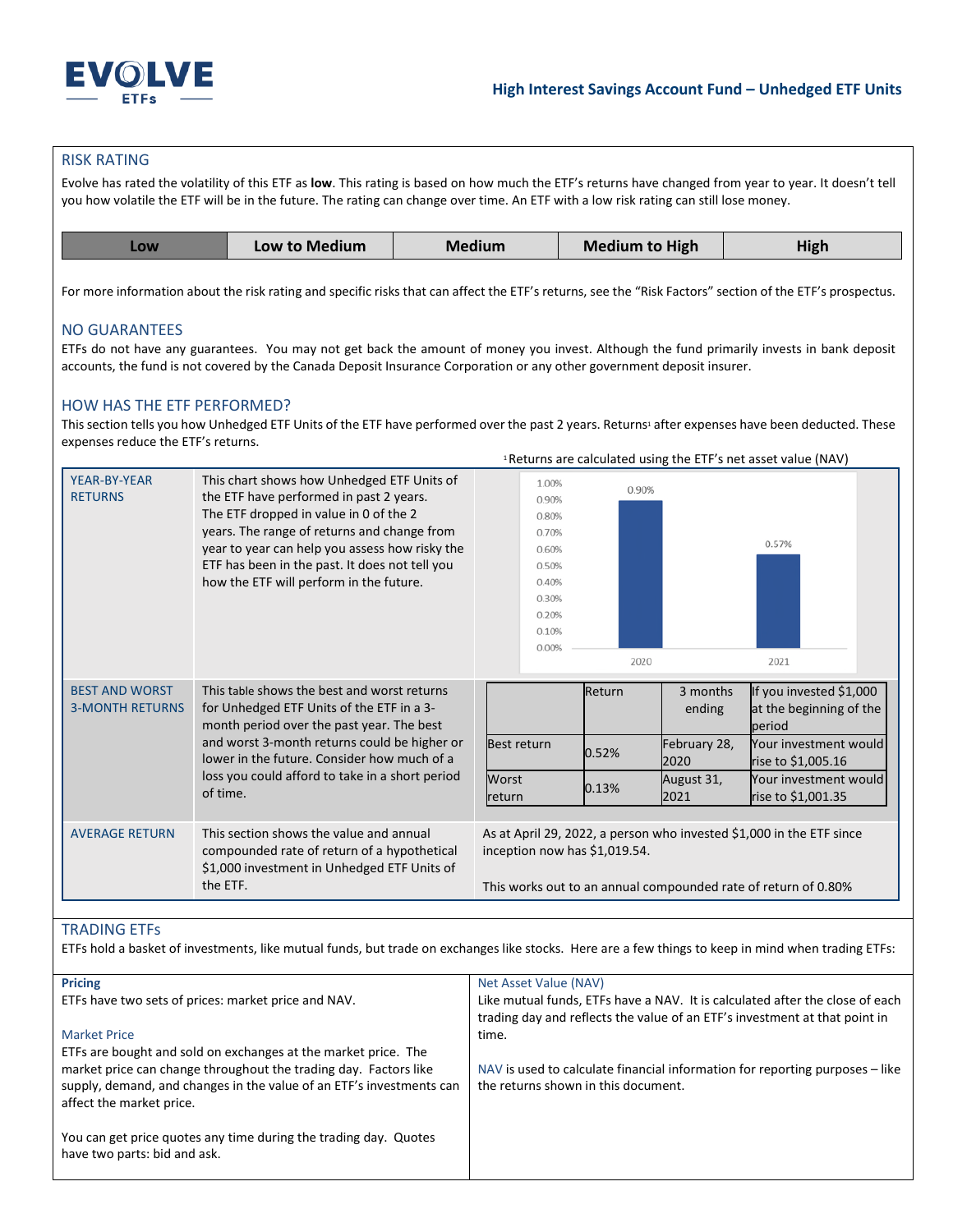

## **High Interest Savings Account Fund – Unhedged ETF Units**

| The bid is the highest price a buyer is willing to pay if you want to sell | <b>Orders</b>                                                                                                                                                                                     |
|----------------------------------------------------------------------------|---------------------------------------------------------------------------------------------------------------------------------------------------------------------------------------------------|
| your ETF units. The ask is the lowest price a seller is willing to accept  | There are two main options for placing trades: market orders and limit                                                                                                                            |
| if you want to buy ETF units. The difference between the two is call       | orders. A market order lets you buy or sell units at the current market                                                                                                                           |
| the "bid-ask spread".                                                      | price. A limit order lets you set the price at which you are willing to buy or                                                                                                                    |
|                                                                            | sell units.                                                                                                                                                                                       |
| In general, a smaller bid-ask spread means the ETF is more liquid.         |                                                                                                                                                                                                   |
| That means you are more likely to get the price you expect.                | <b>Timing</b>                                                                                                                                                                                     |
|                                                                            | In general, market prices of ETFs can be more volatile around the start and<br>end of the trading day. Consider using a limit order or placing a trade at<br>another time during the trading day. |
|                                                                            |                                                                                                                                                                                                   |

# WHO IS THIS ETF FOR?

Investors:

- seeking exposure to high interest deposit accounts;
- that are looking for a liquid, short term investment; and
- want to receive regular monthly cash flows (if any).

## A WORD ABOUT TAX

In general, you'll have to pay income tax on any money you make on an ETF. How much you pay depends on the tax laws where you live and whether or not you hold the ETF in a registered plan, such as a Registered Retirement Savings Plan or a Tax-Free Savings Account.

Keep in mind that if you hold your ETF in a non-registered account, distributions from the ETF are included in your taxable income, whether you get them in cash or have them reinvested.

## HOW MUCH DOES IT COST?

This section shows the fees and expenses you could pay to buy, own and sell Unhedged ETF Units of the ETF. Fees and expenses – including trailing commissions – can vary among ETFs. Higher commissions can influence representatives to recommend one investment over another. Ask about other ETFs and investments that may be suitable for you at a lower cost.

| 1. BROKERAGE<br><b>COMMISSIONS</b> | You may have to pay a commission every time you buy and sell units of the ETF. Commissions may vary by brokerage<br>firm. Some brokerage firms may offer commission-free ETFs or require a minimum purchase amount.                 |             |
|------------------------------------|-------------------------------------------------------------------------------------------------------------------------------------------------------------------------------------------------------------------------------------|-------------|
| 2. ETF EXPENSES                    | You don't pay these expenses directly. They affect you because they reduce the ETF's returns. As of December 31,<br>2021, the ETF's expenses were 0.17% of its value. This equals to \$1.70 for every \$1,000 invested.             |             |
|                                    | (as a % of the ETF's value)                                                                                                                                                                                                         | Annual rate |
|                                    | <b>Management Expense Ratio (MER)</b>                                                                                                                                                                                               |             |
|                                    | This is the total of the ETF's management fee and ETF costs. Evolve waived some of the ETF's<br>expenses. If it had not done so, the MER would have been higher.                                                                    | 0.17%       |
|                                    | <b>Trading Expense Ratio (TER)</b>                                                                                                                                                                                                  | 0.00%       |
|                                    | These are the ETF's trading costs.                                                                                                                                                                                                  |             |
|                                    | <b>ETF Expenses</b>                                                                                                                                                                                                                 | 0.17%       |
| 3. TRAILING<br><b>COMMISSION</b>   | The trailing commission is an ongoing commission. It is paid for as long as you own the ETF. It is for the services and<br>advice that your representative and their firm provide you. This ETF doesn't have a trailing commission. |             |

## OTHER FEES

| Fee           | What you pay                                                                                                                                                                                                                                                   |
|---------------|----------------------------------------------------------------------------------------------------------------------------------------------------------------------------------------------------------------------------------------------------------------|
| Other charges | An amount may be charged to offset certain transaction costs associated with an issue, exchange or redemption<br>of the units. This charge does not apply to unitholders who buy and sell their units through the facilities of the<br>Toronto Stock Exchange. |
|               |                                                                                                                                                                                                                                                                |